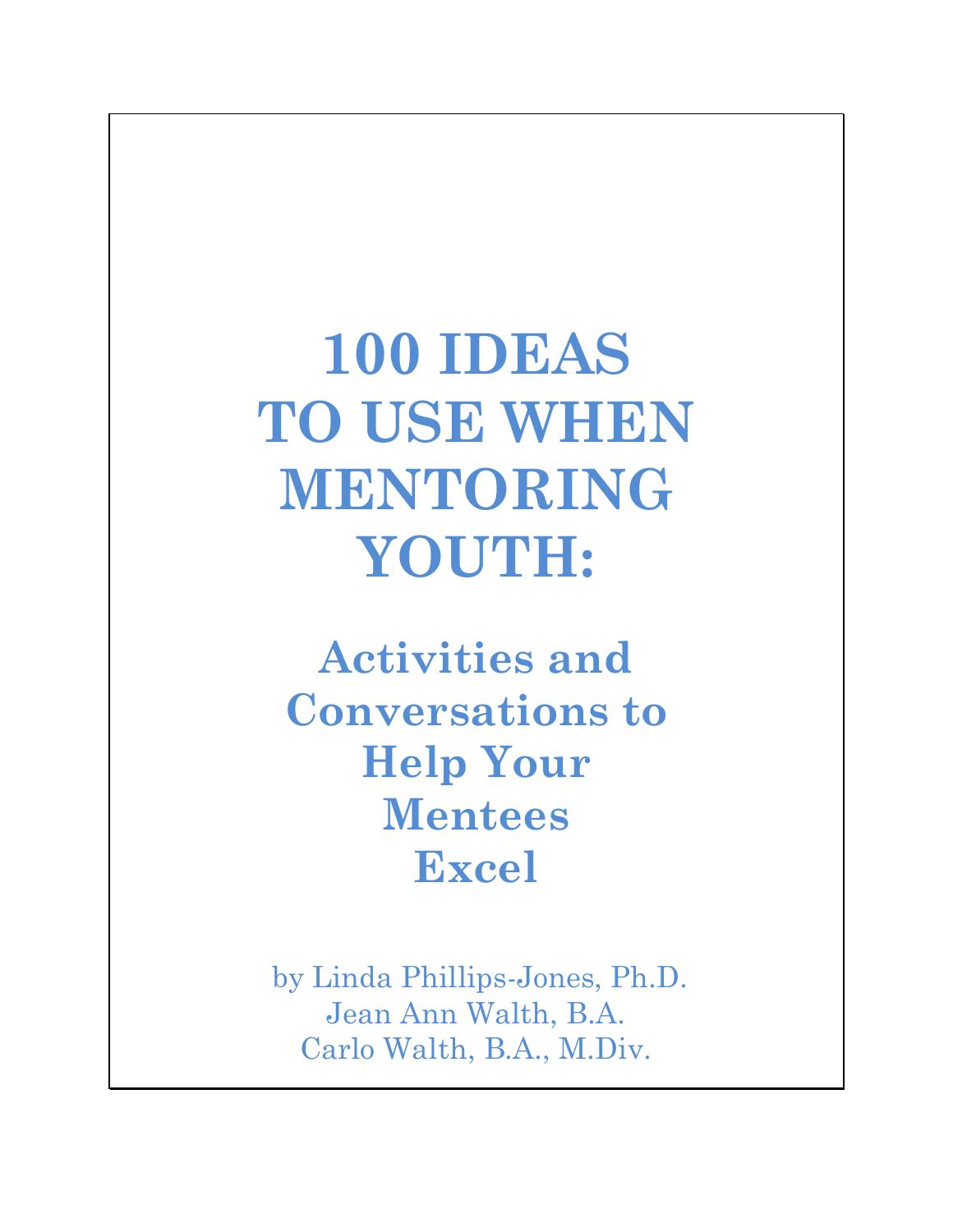# **100 IDEAS TO USE WHEN MENTORING YOUTH: Activities and Conversations to Help Your Mentees Excel**

by Linda Phillips-Jones, Ph.D., Jean Ann Walth, B.A., & Carlo Walth, B.A., M.Div. © 2001 THE MENTORING GROUP

*The best way for me to get to know my mentees is to find out something they're interested in and discover ways to enhance that interest. I've done some pretty interesting things, including going to a 4-H rabbit show, a synchronized swimming competition, and a high school jazz band concert. I'm as proud as a parent when I see what young people are capable of.* 

—Motivated mentor

You and your mentees have met, started to get acquainted, and talked in general terms about who you are and what you might do during your mentoring partnership. Now what? The most important thing to remember is that *mentoring youth isn't another meeting or program; it's a relationship*. Effective mentoring is your personal involvement in helping mentees develop and become all they can be. Time spent doing things together—a series of "mentoring moments"—is what will build your relationships and change lives. "Layering" your times and conversations is less intimidating to youth than is a Big Meeting.

This list of 100 Ideas comes from interviews and observations of mentors, mentees, and youth program staffs and from several youth-development publiccations. Most ideas require your active involvement and could take place during your official "mentoring meetings" or spontaneously as they come to your mind or become available. Others can be done with some guidance from you by the mentees themselves with a "report-in" to you when you meet again.

These activities and conversation topics are most appropriate for youth ages 11-20, but many are adaptable for children. For example, idea number 33, "Visit a college campus together," can be very appropriate to do with a 17-year-old searching for next year's options. It can also be an important trip to take with a 10-yearold, as you visit the bookstore, have a snack in the cafeteria, buy a souvenir, and talk about exciting college opportunities down the road.

Some ideas are for fun and some produce more serious responses. All are designed to help your mentees develop their social, emotional, intellectual, spiritual, and physical sides. In boxes, you'll see some quotes from mentors and mentees and descriptions that present an activity in more detail. The ideas are presented in no particular order. Read through the list, make plans with your mentees, then try the ones that will work for you.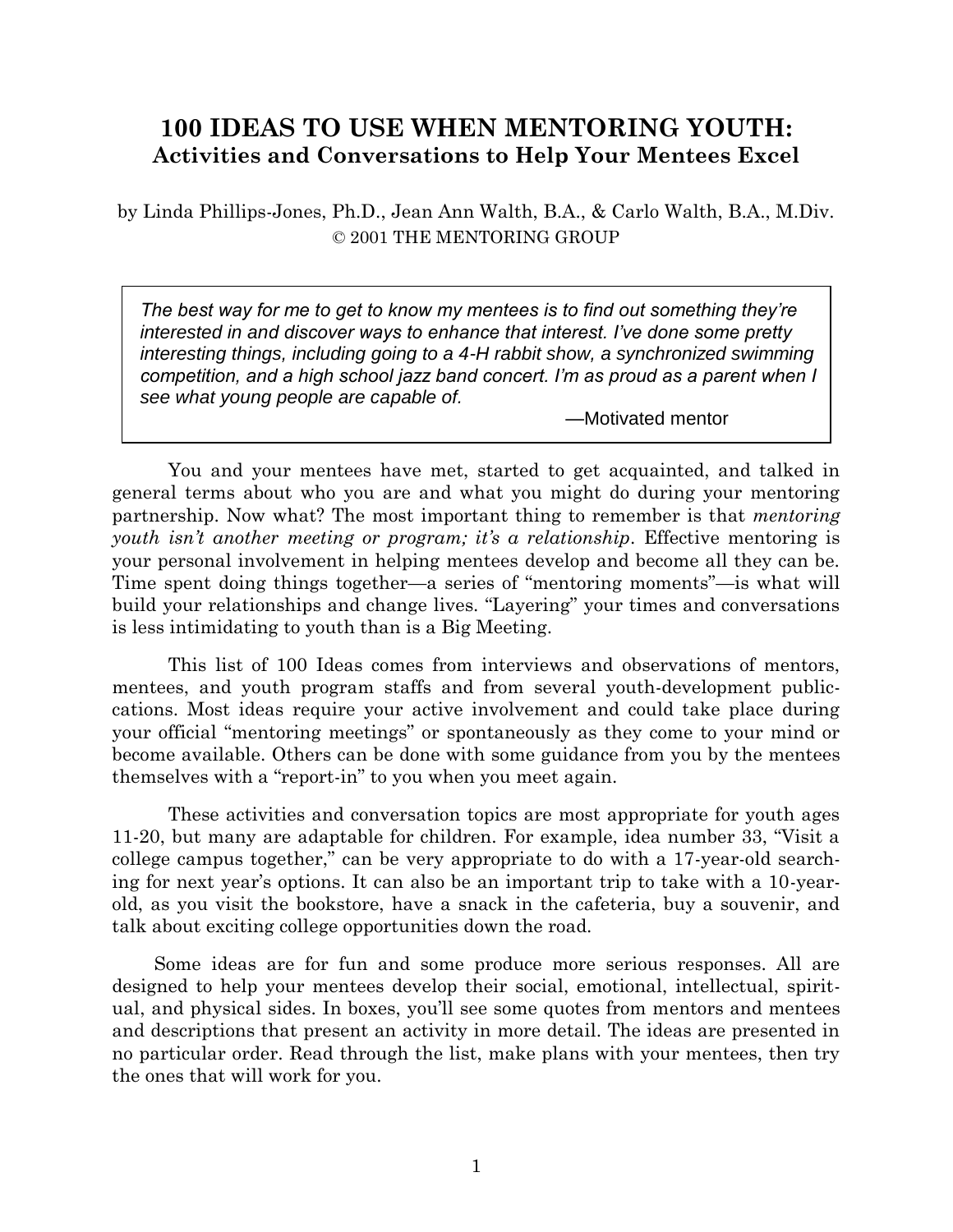1. Take your mentees **along on errands**. Do a few of their errands along the way.

Jay Kessler, former president of InterVarsity and long-term youth mentor, uses errand running and long trips as opportunities to "meet" with kids. *"More meaningful conversations happen in my 'take-a-kid-along' philosophy than anywhere else."*

— from audiotape, *"What Works with Teens"*

- 2. Take them along on **workouts or walks**.
- 3. Go to one of their **important events** such as a concert, athletic event, or a performance they're giving.
- 4. Ask to meet **members of your mentees' families** so that you can gain a deeper appreciation for your mentees' history and situations.
- 5. Ask to visit your mentees **at their homes**. Be very sensitive about not embarrassing them, especially if they're not proud of their situations. Ask to see their rooms and say something positive about their decorations.
- 6. Introduce them to **your family**.

*Over time, help your mentees figure out how to get the most from you: what you know how to do, why you want to mentor them, the boundaries you want to set, your pet peeves, and your typical styles of communicating and thinking. Discuss how to "read" each other and give each other feedback. Teach your mentees what mentors usually expect and help them find other mentors besides you.*

— Linda Phillips-Jones, Ph.D., Psychologist

- 7. **Introduce them** to at least two people who could be helpful to them.
- 8. **Go out to lunch** throughout your mentoring relationships. Talk about your mentees' families and friends, your family, events in your lives, movies, music, etc.
- 9. Play **board games, cards, darts, or pool** with your mentees. Let them invite a friend, and observe how they deal with winning and losing.
- 10. Visit a **music store** together. Find out what your mentees listen to, and show them some of your favorites. Tell them you'll listen to one of theirs if they'll listen to one of yours.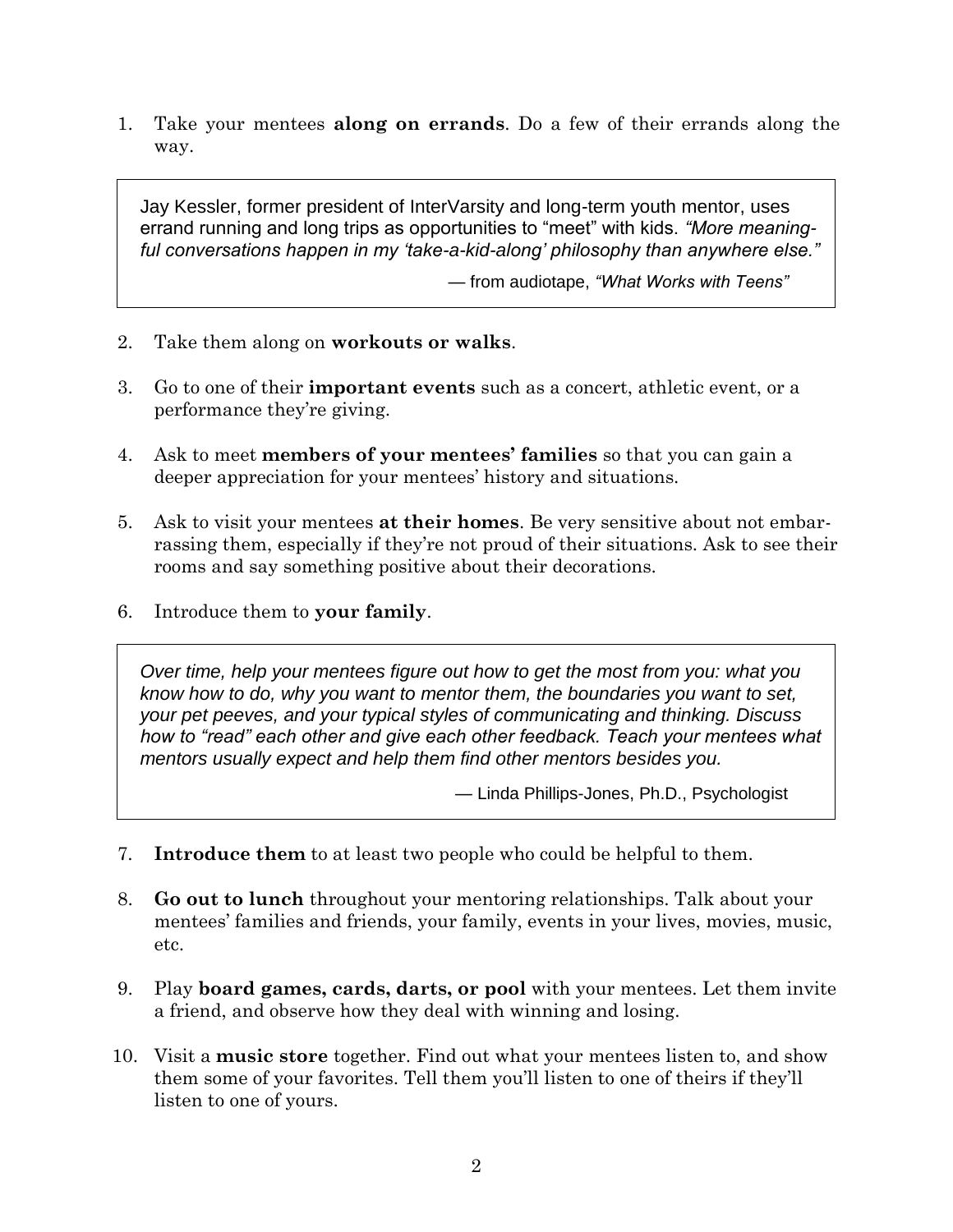- 11. Do some of your mentoring **on the phone**. These "meetings" will be shorter than face-to-face times.
- 12. Phone at a time when you know your mentees aren't home. Leave **encouraging messages** on their answering machines. Hopefully, other people besides your mentees will hear them.

*I came home after a hectic day and did my usual check-the-messages routine. There in the middle of a bunch of callbacks was this long recorded compliment for my daughter from her mentor. Her mentor mentioned things I didn't even know my daughter had done. After hearing the encouraging words she said about my kid, I felt like a better mom, and the message wasn't even for me!*

— Mother of an 11-year-old

- 13. **Call your mentees' parents** and tell them something you admire about their sons or daughters. Ask them if there is anything important you should know about their children. Don't break any confidences you have with your mentees, but let their parents know you're there to help and why.
- 14. **Phone unexpectedly**, say hi, and that you were thinking about them.

One mentee described how shocked and happy he was to receive a phone call from his ultra-busy mentor. *"I couldn't believe it. He called me from the airport just to say he was thinking about me and ask me how my game went. I think that was one of the best parts of our relationship. He made me feel like what was going on in my life was really important to him."*

- 15. Ask to **read a report or story** they've recently written or a drawing they've done. Make positive comments, mention at least one thing you learned from it, and ask questions related to the material.
- 16. **Ask about a book** they're reading. *"Is this book for school or pleasure reading?". . . "Why did you choose it?" . . . "Would you recommend it?" . . . "What's your favorite book?"*
- 17. Tell them about **something you're reading**, what you like about it, and what you don't.
- 18. **Read a good book** together. Take a trip to the library or bookstore, and pick out one to share. Maybe read every other chapter out loud to each other.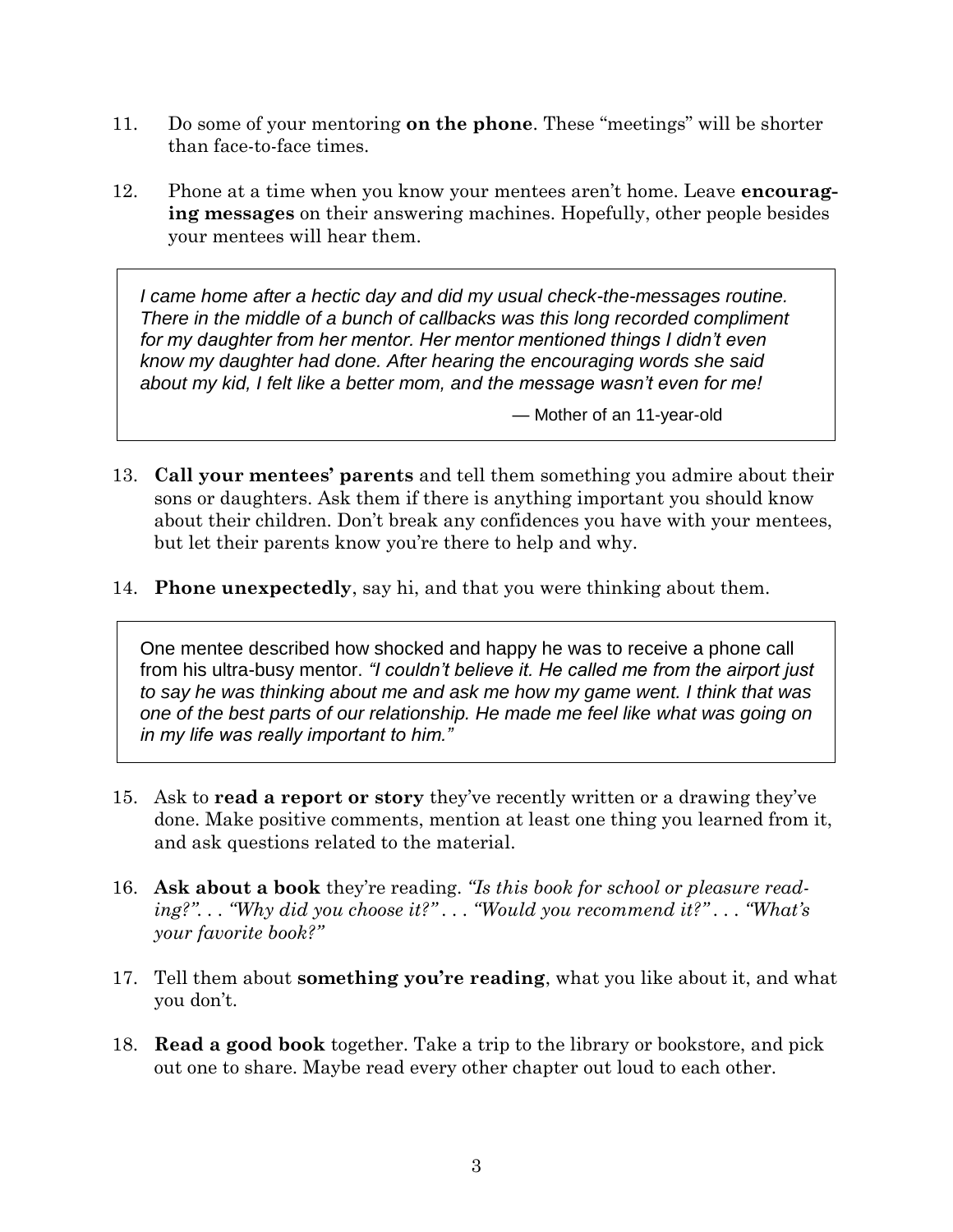- 19. Find out when their birthdays are, and send **birthday cards**. Enclose a homemade coupon for a lunch get-together.
- 20. Ask your mentees to **make all the plans** for your next get-together.
- 21. Visit your employed mentees **at their jobs**. Stop by and say hi. If it's okay with them, ask them to introduce you to their employers.
- 22. **Look at a world map** together and discuss future places they might go. Help them see the world is full of opportunities. Tell them about the places you've been or hope you'll still see.
- 23. **E-mail** your mentees, ask questions they can respond to, and share news about yourself. If they don't have computers, help them find places where they can have e-mail privileges.

Dan Fading, an airline pilot for Aloha Airlines, commutes to Hawaii from Sacramento. As part of his busy life, he mentors a group of freshmen boys. He uses his laptop computer to send his mentees regular e-mail updates and personal notes and to share some of his weekly journaling. The guys can send Dan a note anytime. They know he monitors his mail and hopes to hear from them. One of his mentees said, *"It doesn't bother me that Dan is gone a lot. I know I can reach him more easily than most people can reach someone who lives or works right down the street. Besides, I'm not looking for the Big Meeting. It means a lot to know he's there, that I can run an idea by him. . . that he cares enough to be available."* 

- 24. Ask them to show you something interesting on their **computer**s. Express interest in their favorite game, their bookmarks on the Web, a document or graphic they created.
- 25. Encourage your mentees to **try something new**—food, a sport, or hobby. Jointly plan a "reward" if they pull it off.
- 26. Ask them to **teach you something**. If it's difficult for you, admit it.
- 27. **Ask for their pictures** for your wallet or desk.
- 28. Link up with **another mentor-mentee pair** for lunch. During this gettogether, share at least two things about your mentees that you admire or are proud of.
- 29. Look over some of their **pictures of friends or family**. Ask questions such as: "*Which one is easiest to talk with?". . . "Who would you most want to spend time with?" . . .* "*Is there one that others say you look like?"*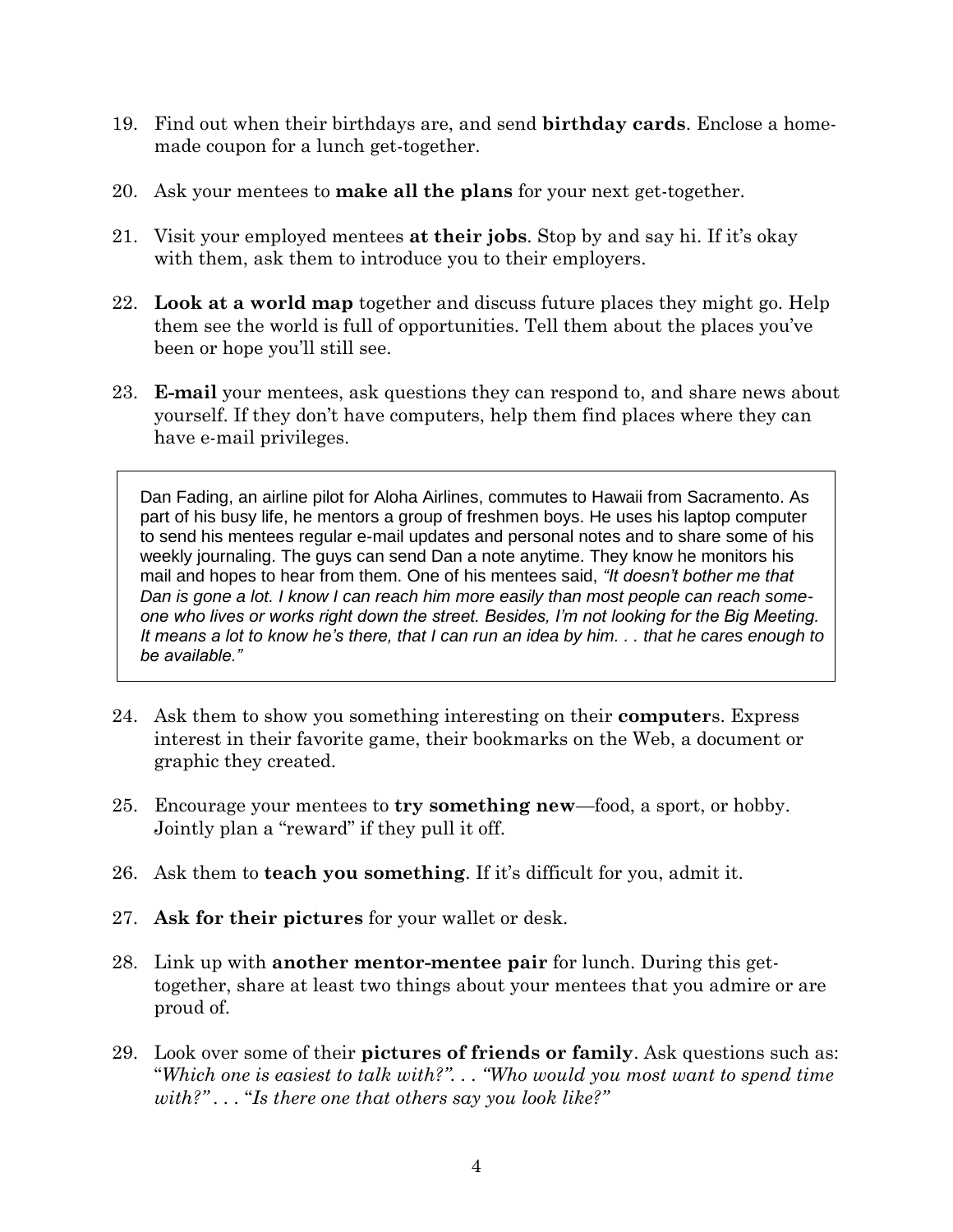30. Give your mentees **sincere, one-on-one praise**.

|  | <b>Sample Praises to Give Youth</b>                                                                                                                                              |
|--|----------------------------------------------------------------------------------------------------------------------------------------------------------------------------------|
|  | <b>General:</b> Comment on a general ability or trait.                                                                                                                           |
|  | You're a generous person.<br>You're quite a writer!<br>You're an exceptional friend.                                                                                             |
|  | <b>Outcome:</b> Comment on something he/she <b>did</b> or <b>produced</b> .                                                                                                      |
|  | What you said to your brother was very encouraging.<br>Your short story has a great plot and intriguing characters.<br>The way you hugged your mom must have made her feel good. |
|  | <b>Behavior:</b> Comment on the specific behaviors or actions performed.                                                                                                         |
|  | I liked the way you stopped to listen to him, then looked right into his eyes, and<br>said 'You can do it! Your tone was really sincere, and you didn't let him play it<br>down. |

- 31. Encourage them to get **college and career guidance** from the counselors at school. Check with them about their meetings. Suggest things they can ask for, such as taking an interest inventory.
- 32. Go to a **college fair** together. Talk about their college options and what they're thinking about. Discuss what to consider in choosing the right place, e.g., location, degrees offered, and financial opportunities.
- 33. **Visit a college campus** together. Take the official tour if available, try to sit in on a large lecture, visit the bookstore, eat in the cafeteria.
- 34. If you went to college, tell **what influenced your choice**.

Jerry Rice, star player for football's San Francisco 49ers, was once asked*, 'Why did you attend a small, obscure university like Mississippi Valley State University in Itta Bena, Mississippi?'* Rice responded, *'Out of all the big-time schools (such as UCLA) to recruit me, MVSU was the only school to come to my house and give me a personal visit.'*

— Quoted in *Leadership Magazine*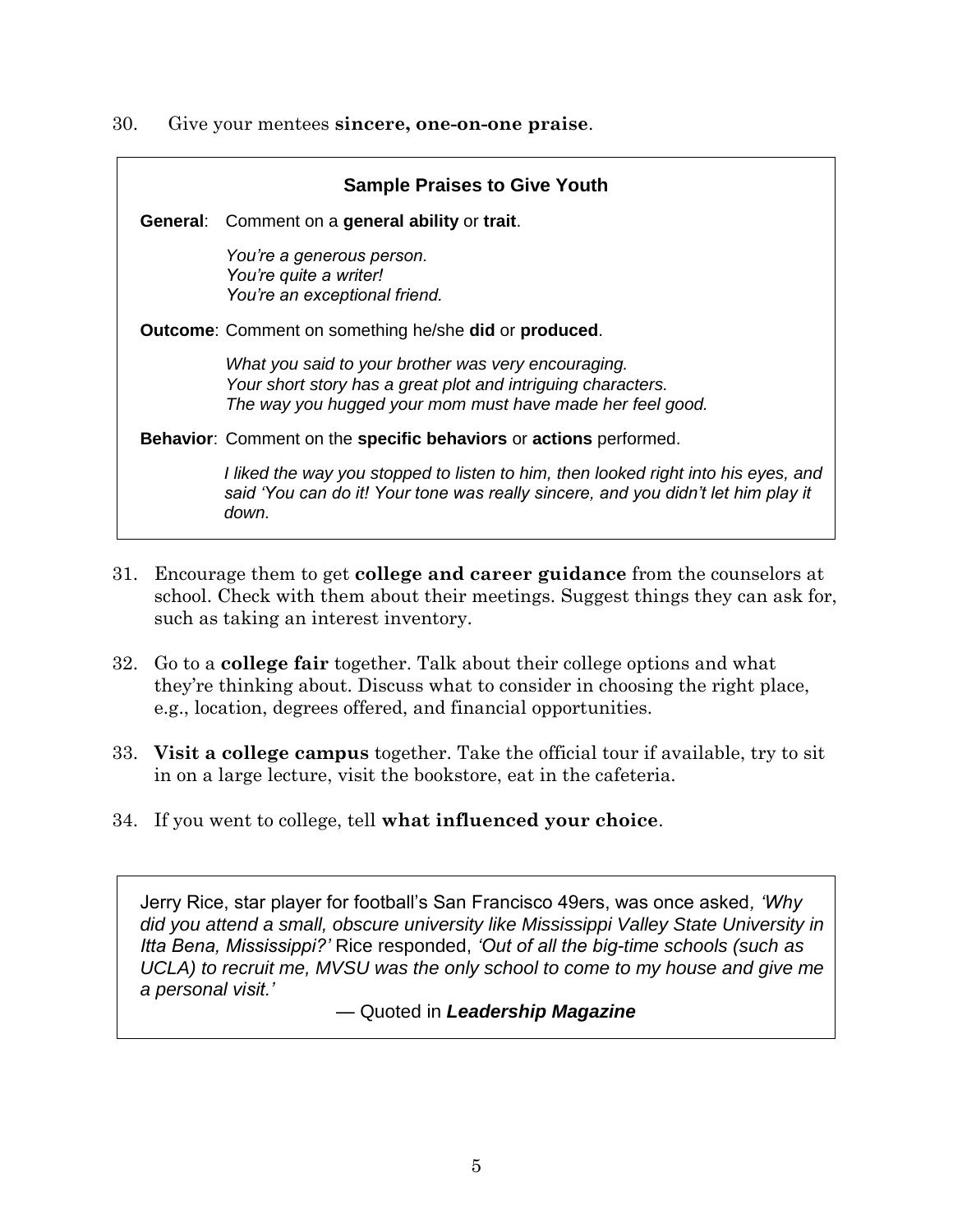35. Help them **fill out job or college applications**. Discuss different ways they can present themselves on paper.

*After talking with the mother of my mentee, I realized this girl was so busy getting good grades she was missing deadlines for her college applications. 'Out of the blue' I asked her to bring some of her college catalogs to our next meeting. We worked on filling them out and sending them off. That meeting made me a hero with her mom and dad, along with helping set the course of her college years.*

— Mentor of a teenager

# 36. **Write specific, personalized praises** on something tangible to keep.

For each of her three mentees' birthdays, a mentor framed "Things I love about (name)." When the year of official mentoring came to an end, the three girls gave her a framed "Things we love about (Name.)" They had learned from her how to encourage and affirm.

- 37. Talk about **money and budgeting**. Show how you meet your financial obligations. Be open and available to talk through the choices you make with your money.
- 38. Demonstrate how you **balance your checkbook.**
- 39. **Read movie reviews** together. Rent a video and make popcorn.

#### **A Few Movie Suggestions**

*Chariots of Fire, Les Miserables, Sergeant York, The Robe, The Hiding Place, Saving Grace, Tender Mercies, Mr. Smith Goes to Washington, Casablanca, Inherit the Wind, The Brothers Karamazov*.

— Quoted in *Breakpoint Magazine*

- 40. Look through a **youth-oriented magazine** together and discuss articles. Some magazines to consider for teenagers include: *Campus Life, YM, Teen, Breakaway, Brio, Teen People, Seventeen, Jr. National Geographic, Contact, Sports Illustrated for Kids.*
- 41. Share a **verse, quote or saying** that's meaningful to you. Write it down on a card for them to keep.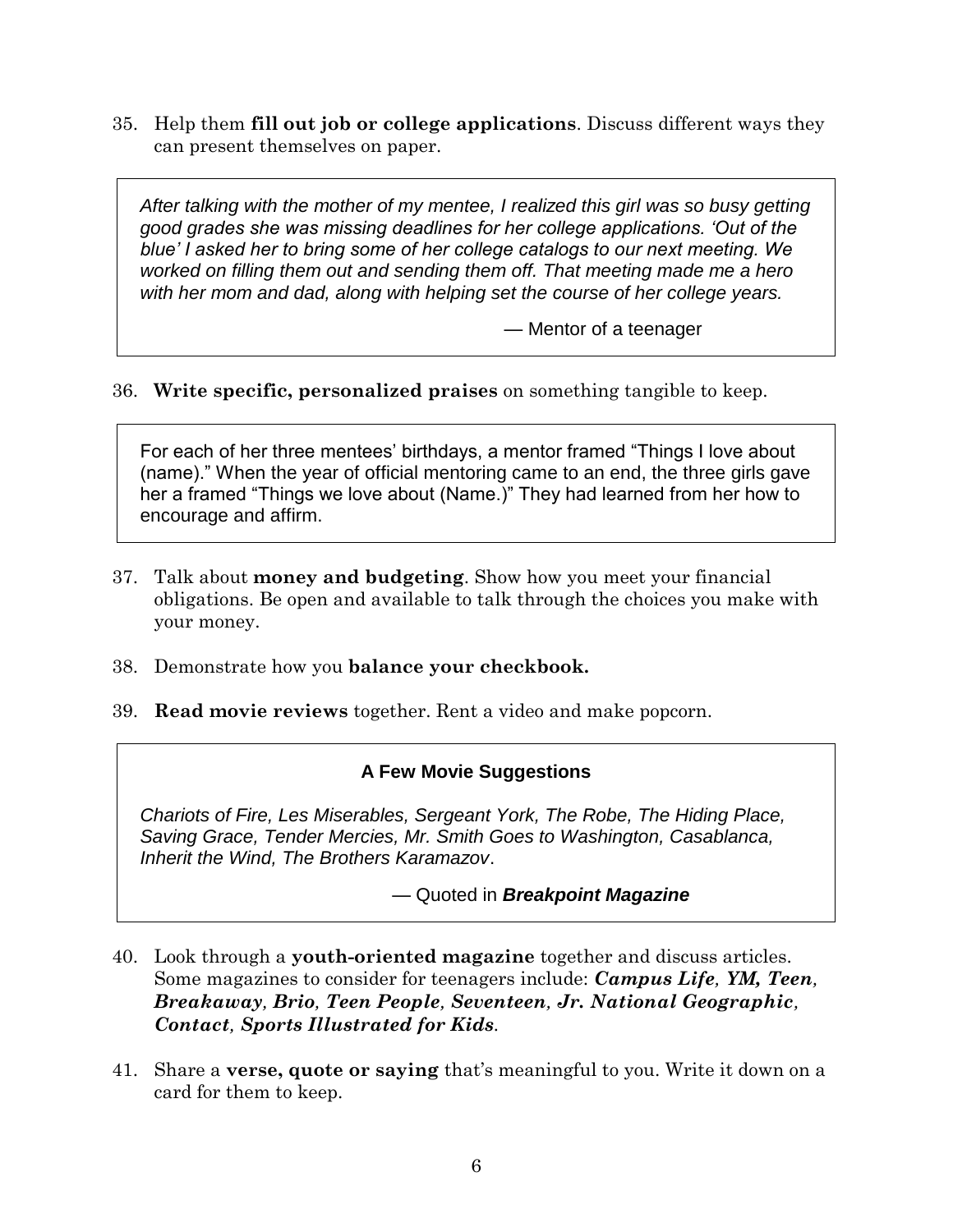- 42. Talk about **dating, relationships, and love-lives**, including your failures and successes.
- 43. Ask them about their **favorite cartoons;** look and laugh at them together. Show your favorites.
- 44. Have them **invite a friend** to your next get-together. Observe how your mentees relate, then offer feedback at your next one-on-one meeting.

# **Comments about Interacting with Others**

*"You really handled that sticky situation well." "Who taught you how to get along with people so well?" "When I heard you say that, I wondered if you really meant it." "I like what I see in your friendship with \_\_\_\_\_. What makes him/her such a good friend to you?"*

45. Observe how your mentees **relate to you**. Pay attention to your "gut reaction" to them. Your feelings and impressions are useful data about your mentees. Think about comments you could make to them and how you could help them with their people skills.

*Notice how mentees talk and act with you in your meetings. Are they often late? Always making excuses about why a plan won't work? Failing to notice or thank you for actions on their behalf? They're probably also displaying these responses with others and—unknowingly—sabotaging their success. Pay attention to your reactions. With care, give your mentees honest feedback on how they present themselves, and how this affects you. Offer to coach them if they want to improve in these areas.*

— Linda Phillips-Jones, Ph.D., Psychologist

- 46. Go **shopping at a thrift store**. Buy something for your mentees and yourself.
- 47. Have them look into a mirror while you tell them **four things you like** about them. Be sure to include character qualities, not just looks.
- 48. Listen to their **favorite radio stations**, and mention artists and songs you liked.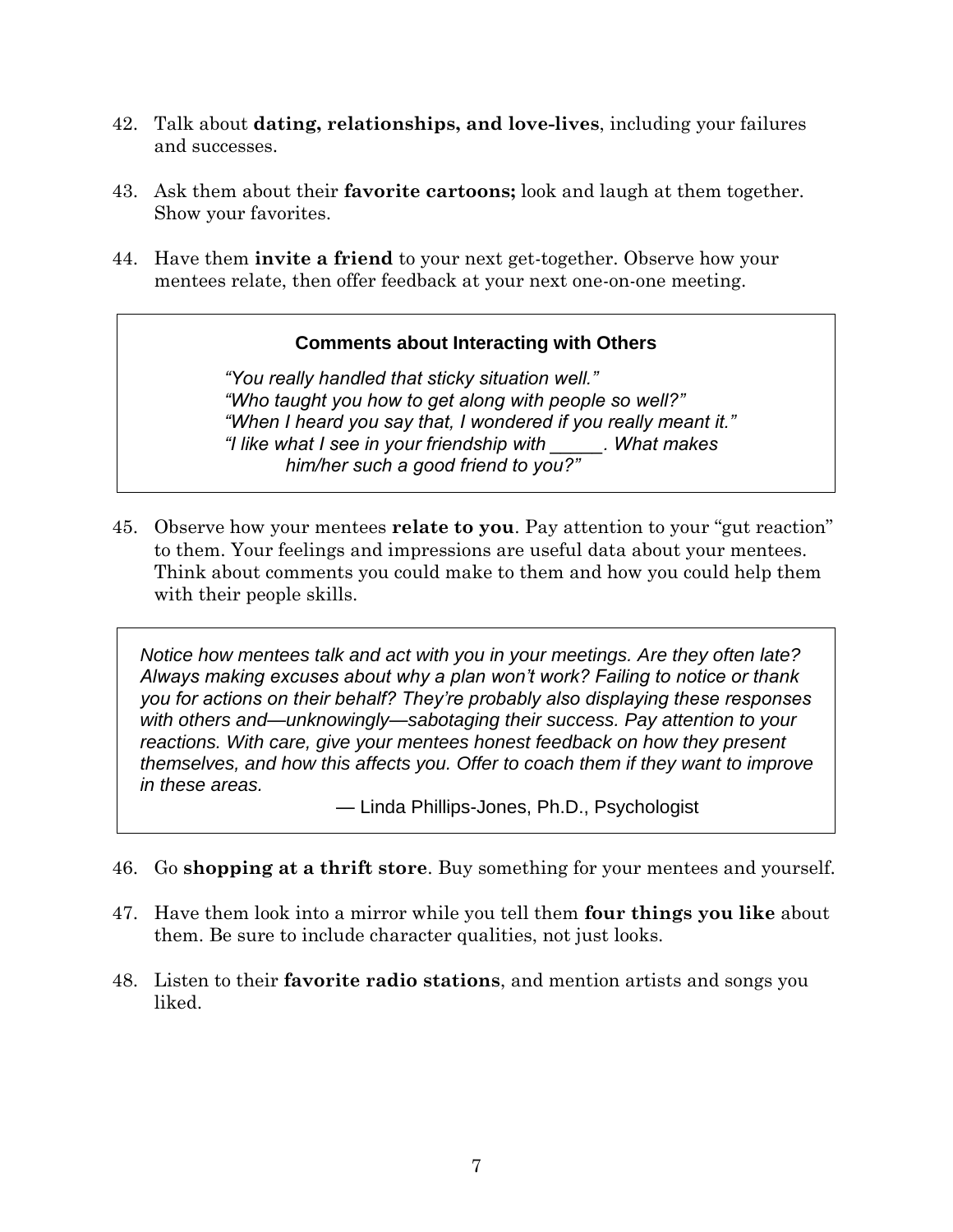*"My mentor took me out to lunch for my birthday. After we finished eating, she told me all these things she liked about me, and how she was so glad I was a part of her life. I felt kinda embarrassed, but I've never forgotten what she said."*

— 14-year-old mentee

- 49. Have them look into a mirror and say **two things they like** about themselves.
- 50. If you can't attend your mentees' special events, get someone to **videotape** them, and then enjoy the tapes (and their explanations) together.
- 51. Teach your mentees how to make one of your **"secret family recipes."**

*The last time my two mentees and I got together, I made my Famous Spaghetti. I had them help me throw in everything we could, even hot sausages, which really turned out great. I like to think maybe these guys will be better cooks than I was when I grew up!*

— Male mentor

- 52. Ask them about their **favorite teacher or coach**. With each mentee's permission, try to meet these individuals. Let your mentees arrange the occasion and introduce you.
- 53. Do **volunteer work** together. Sign up for National "Make a Difference Day," which happens in the fall. Work with your mentees at a Habitat for Humanity project or an after-school tutoring program. Make it a one-time experience or a monthly part of your relationships.
- 54. Tell your **"growing-up" story** including successes and failures.

One effective mentor, who reluctantly signed up to mentor two teen girls told this story: *"I was really afraid of this whole mentoring thing. What could I tell a young person after screwing up so much in my youth? But it's funny, the things that I did wrong . . . smoking, drinking, even my pre-marital pregnancy, seemed to be what my mentees wanted to hear about from me. They wanted to learn from my mistakes."*

55. Let them know what you're thinking, feeling, and observing about a particular **situation or challenge you're facing**.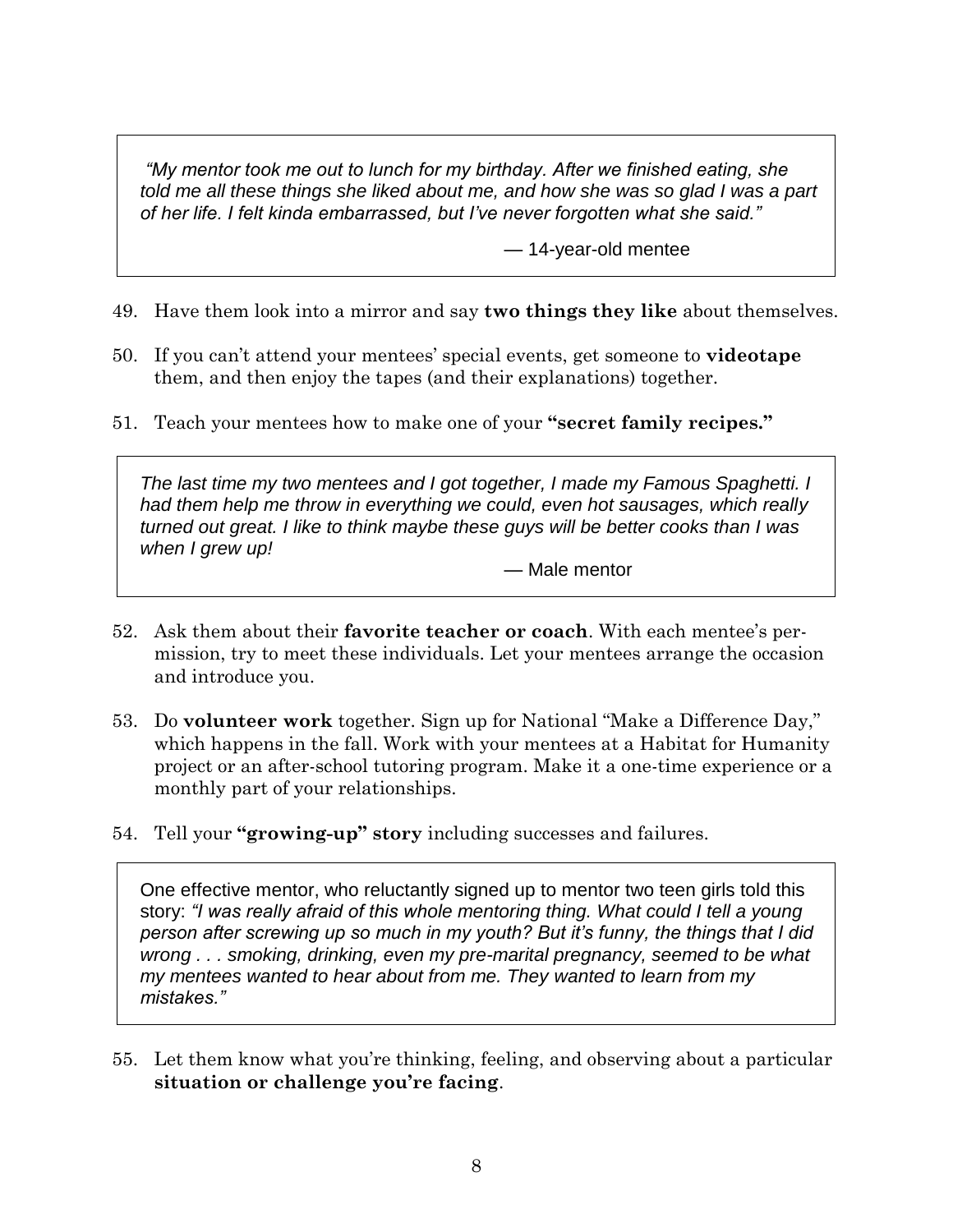### 56. **Praise them in front of others**, but don't overdo it.

### **Some More Praises**

*"Did you see how well \_\_\_\_\_\_ did in that basketball game?" "You should see how great \_\_\_\_\_ is at his/her job!" "I needed some help on some computer graphics and \_\_\_\_\_\_ helped me look good on paper. He/she really knows what to do on the computer."*

- 57. Tell your mentees about your **post-junior high and post-high school decisions,** what you learned, what you wish would've been different, or what you'd do again.
- 58. Help your mentees set up a **financial goal**, and coach them toward achieving it.
- 59. With their parents' permission, help your mentees **set up a checking or savings account**, and guide them on how to use it.
- 60. **Rent rollerblades**, and skate together at a park. (Remember the pads and safety helmets.)
- 61. Go **four-wheeling** to an unknown destination. (Let someone know where you went.)
- 62. Map out a **one-day bike ride**, borrow or rent bikes, and plan out stops and sights.
- 63. Grab two **fishing poles**, and wet your lines in a pond or river.

*Because I like to fish, most of my mentees have gone along with me to nearby streams and rivers. Teaching them the basics, seeing them catch a fish and keeping the memory with pictures has been a highlight. One of my former mentees, who was an overeager, rambunctious junior higher, grew up to become a premier fishing guide.* 

— Carlo Walth, Youth Director

64. Have your **picture taken** together. Present framed copies to your mentees.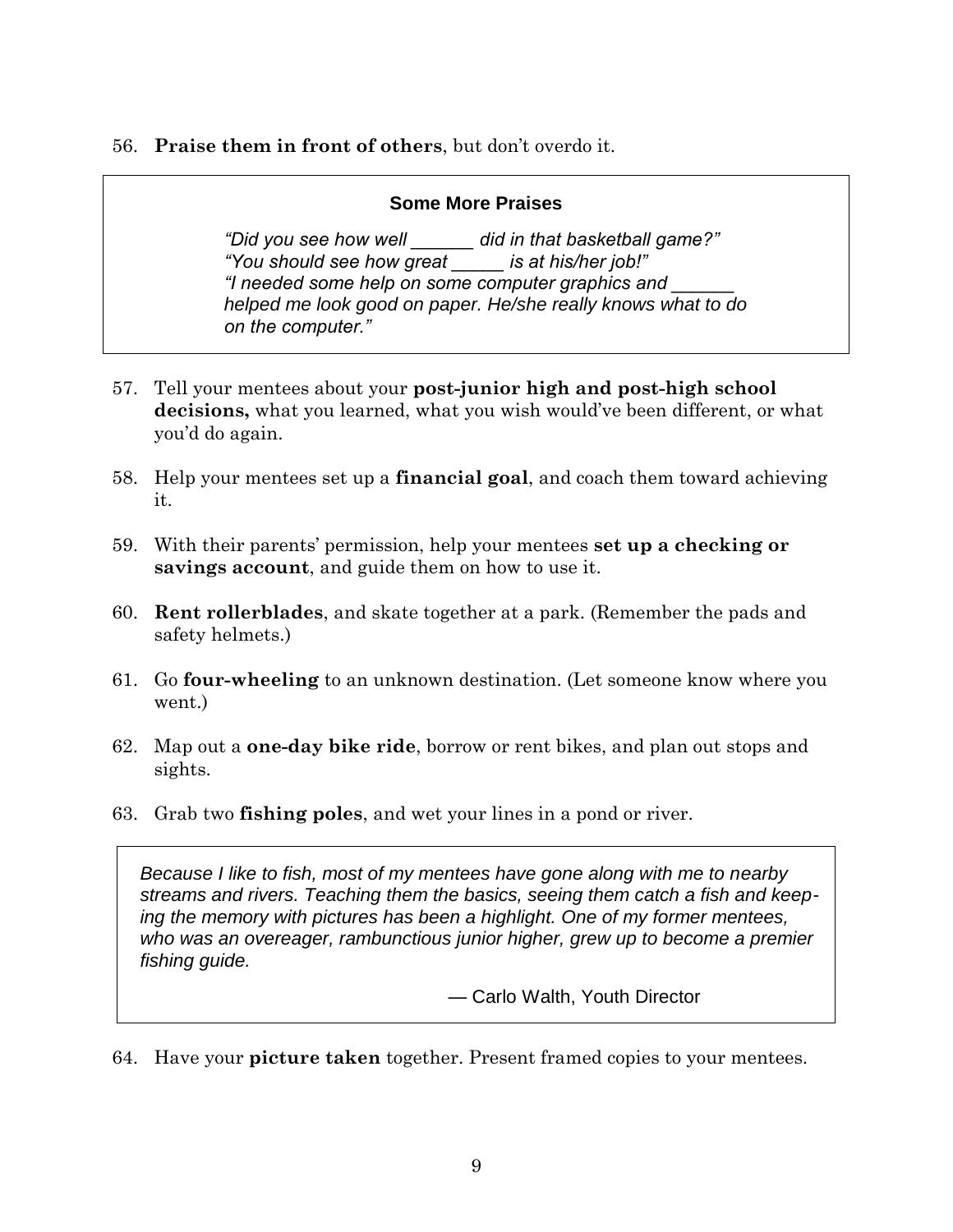- 65. Ask your mentees to **bring something** to your next meeting that's meaningful to them—a picture, award, letter, souvenir. Let them tell you about it.
- 66. **Wash and wax** your vehicle, theirs, or somebody else's. Go through the stepby-step process, and have fun discussing the similarities between car care and personal care.
- 67. Scout out an indoor **rock-climbing facility,** and plan a date for this activity. Bring a video camera, and have fun hanging out together.
- 68. Visit a local nursery and **buy a plant** or flowering shrub together. Let your mentees choose, plant, and care for their choices. Ask about their plants in future connections.
- 69. On rare occasions, if asked, **be available as an advocate** for your mentees with people and situations that are very difficult for them.

# **Examples of Difficult Situations for Youth**

student-teacher meetings court appearances parent-child misunderstandings coach-player disputes employer-employee conflicts returning a purchase to a store for a refund

- 70. Check with your mentees from time to time on the **quality** of your mentoring relationships. Ask if you're interacting often enough, their views of the help you're providing, and how things could be improved.
- 71. Fly a **kite**.
- 72. If your mentees play a **musical instrument**, ask them to prepare a piece for you and make a "big deal" when they perform it for you.
- 73. **Build a model**—airplane, car, 3-D puzzle, boat—together.
- 74. Play a **round of miniature golf**.
- 75. Drive to the **airpor**t, people-watch, and make up stories about where they're from and what they're doing.
- 76. Plan an **overnight campout** with several mentor-mentee pairs. Put mentees in charge of specific tasks, and note their ability to follow through.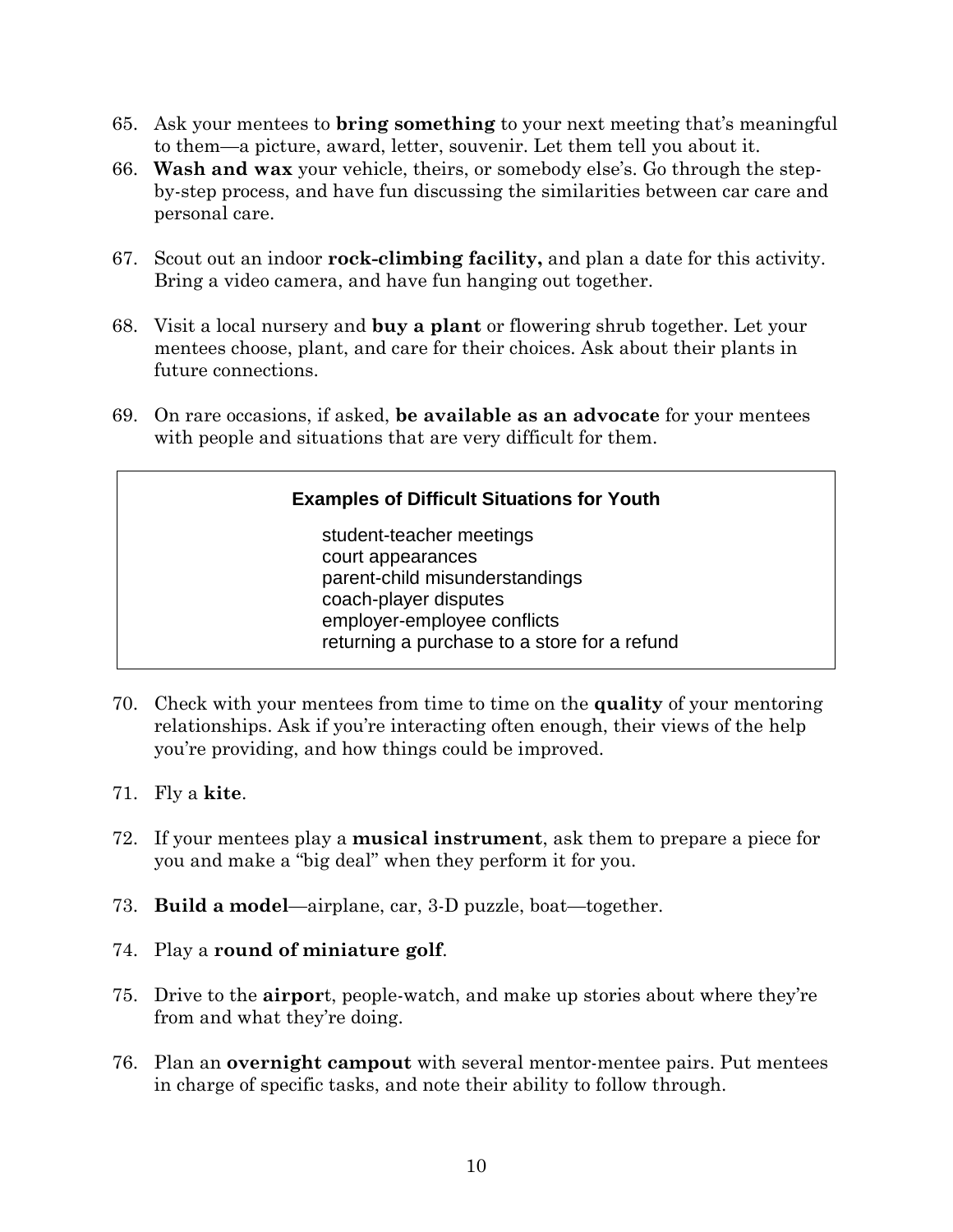- 77. Help mentees with their **homework**.
- 78. Develop a **list of questions and prompts** for discussions with your mentees. End a meeting by saying: *"Next time we get together, I'd like you to answer the following question . . ."*

### **Some Good Questions/Prompts**

If you didn't have to worry about making money, what job would you like to have? As closely as possible, describe the person you hope to marry.

What are three things your parents say or do that you hope you *never* do if and when you have children?

What are three things that your parents say or do that you *will* say or do with your kids?

> —from *A Smorgasbord of Questions* by John Cutshall and Mikal Keefer

- 79. Ask mentees to **give you specific feedback**—positive and corrective—on something you wrote or on an action you took. If you're brave, ask for feedback on your hair and clothes.
- 80. **Refuse all calls and other interruptions** (except emergencies) during your mentoring get-togethers. Point out that the time you spend with them is too important to be interrupted.
- 81. Talk to your mentees about **their friendships**, what they look for and want in a good friend.
- 82. Mail them a cartoon, article, or news clipping related to **something or someone they've mentioned.**
- 83. Ask your mentees about their **pets**, past and present. Tell them about the pets you've had.
- 84. Come up with some **"What If . . . ?" questions** for discussion at one of your sessions. *What if you saw someone steal something at the store? Your friends offered you drugs? A classmate wanted to cheat off your paper?*
- 85. Buy inexpensive **journals** for your mentees. Encourage them to write their feelings, not just facts. Have them bring their writing to your meetings and select entries to read to you.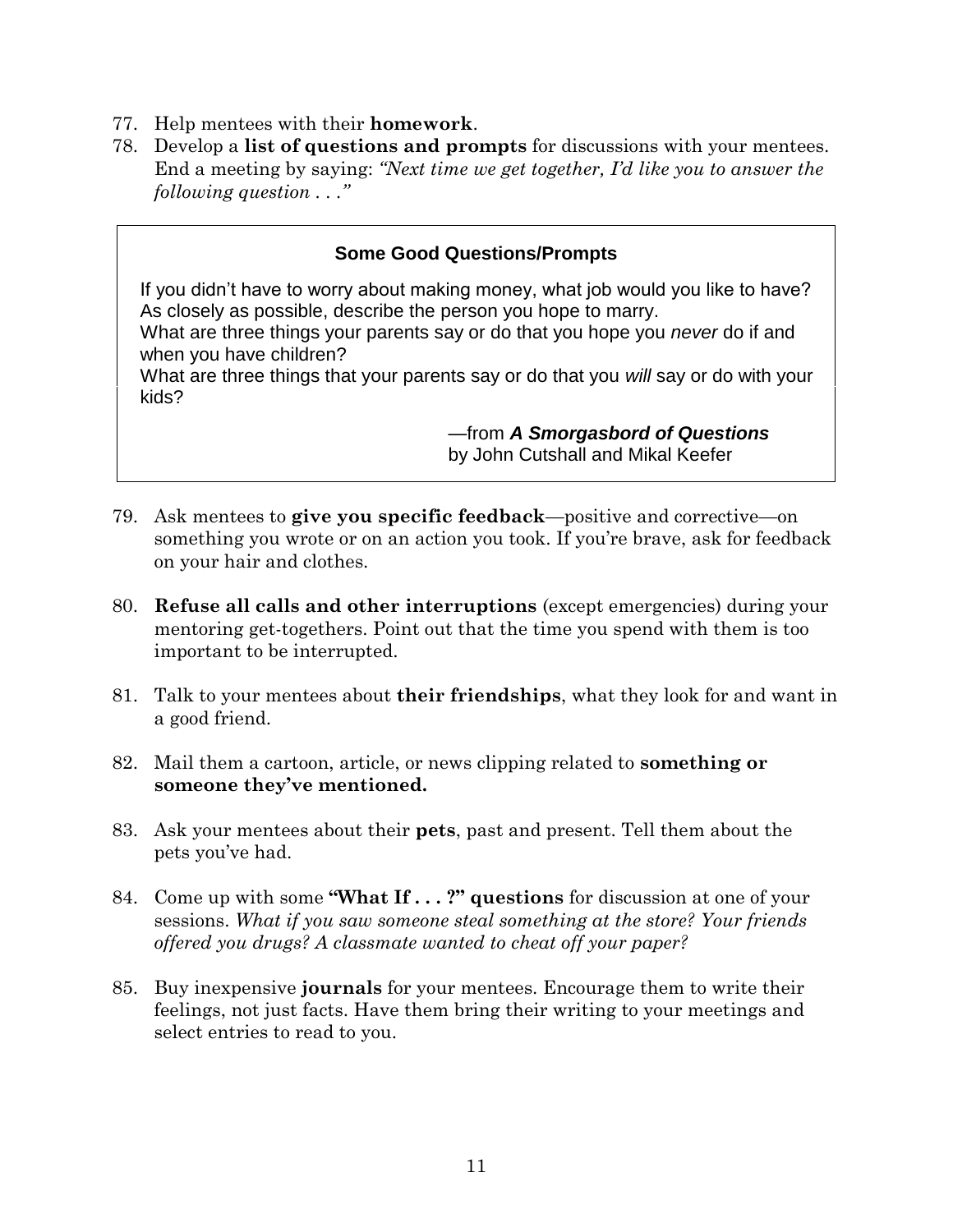# **Journal Entry Ideas**

What was the best thing that happened this week and why? What was the worst and why? Describe your weirdest dream. What would you like to change about yourself? What was your scariest moment? Tell about your most embarrassing moment. What is something people need to know about you? Who or what is the most important influence in your life?

- 86. Tell **your responses** to the above questions.
- 87. If you journal or have kept a diary over the years, take it along to one of your meetings, and **share some of the entries**.
- 88. Visit a **museum or art gallery** together. Pretend to give prizes for different exhibits. (Funniest. . . Most Impossible to Understand. . . Most Beautiful. . .)
- 89. Send **notes or cards** offering written encouragement to your mentees.
- 90. Invite your mentees to **your workplace**, and introduce them to your coworkers. Talk about how you got your job and your feelings about your work.
- 91. Tell your mentees **what influenced your career choice**, what education or training you had to acquire, and how you got your current job.
- 92. Plan a meeting to brainstorm your **mentees' career possibilities**. Take notes for them as you talk about what they're good at, what they like to do, what education and/or experiences are required for the type of career they're interested in. Let them know it's normal to change their minds on what they want to do, but that it's good to start early in thinking about what they want to do with their lives and how they might achieve their goals.
- 93. If your mentee expresses interest in a particular career, try to set up an opportunity for them to meet **someone already in that type of work**.
- 94. **Co-host a picnic** at the zoo or other unusual place.
- 95. If your mentees are **learning to drive**, offer to ride along so they can log hours on their permits. Talk about your driving experiences.
- 96. Take a **class or a workshop** with your mentees.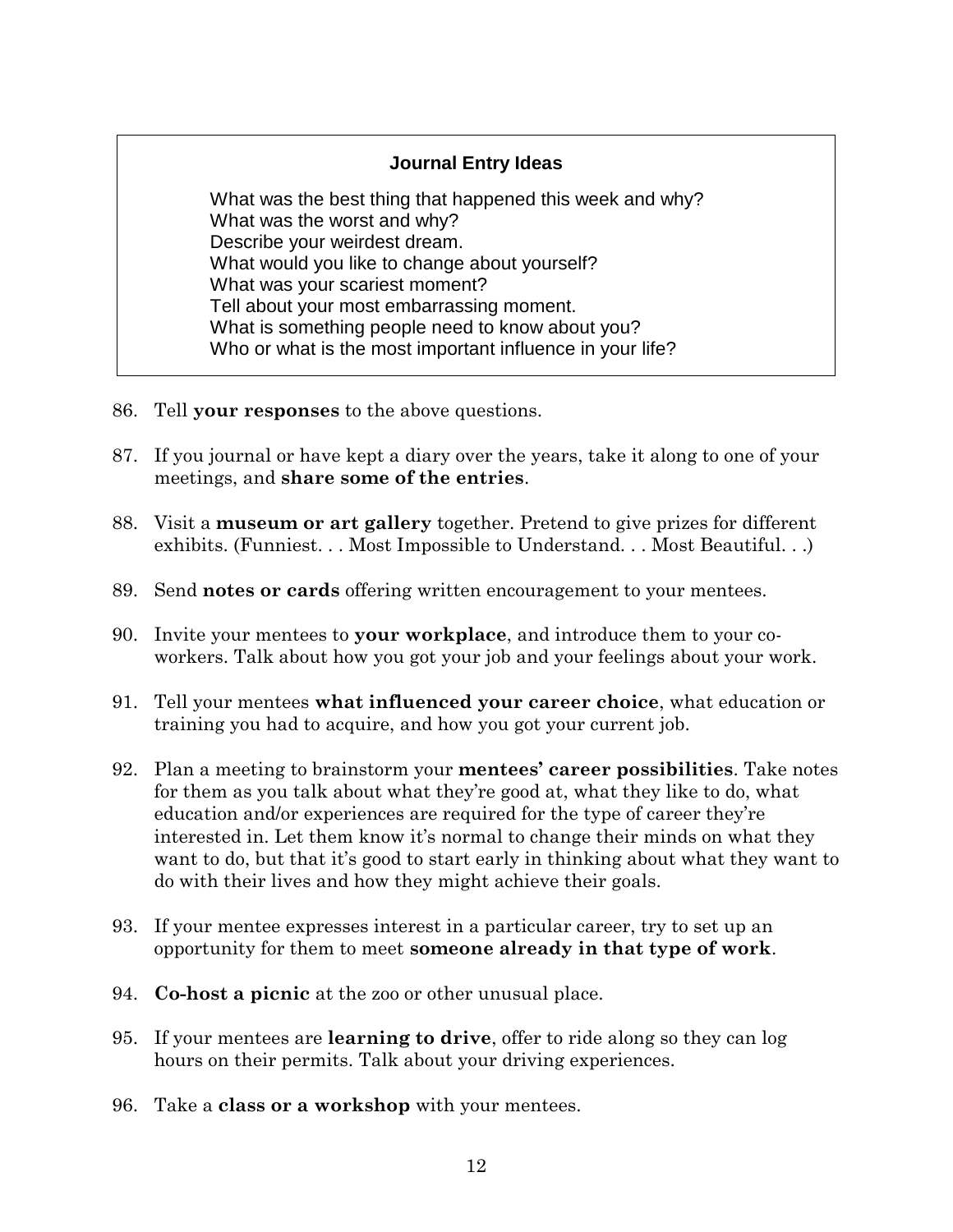#### **Classes of Possible Interest to Youth**

- Martial arts **Car maintenance** Rock climbing Noodworking Cake decorating Sports workshops Computer operation, graphics Ballroom/western/rock dancing Photography/video production Animal care Beauty and make-up Sewing/crafts Drawing/art **Horseback** riding
	-
- 97. Bring a **classified section of the paper** to your next meeting, and talk about how to use it. Discuss qualities looked for by employers.
- 98. On your letterhead, give your mentees **letters of recommendation** to keep for future reference.
- 99. Plan a **closure celebration** to end the formal part of your mentoring relationships.

One mentor of youth said he always gives his mentees a letter during their closing meeting, which is usually over lunch. In the hand-written letter, he writes the many positive qualities and abilities he's observed in the mentee, what the relationship has meant to him, one or more successful future scenarios he pictures for the mentee and invites the mentee to keep in touch. Do you think those letters are ever thrown away?

100. When the formal part of your mentoring is over, decide how much you really will **stay in touch**. At the very least, respond to their calls or notes, send at least one card a year, and make occasional phone calls.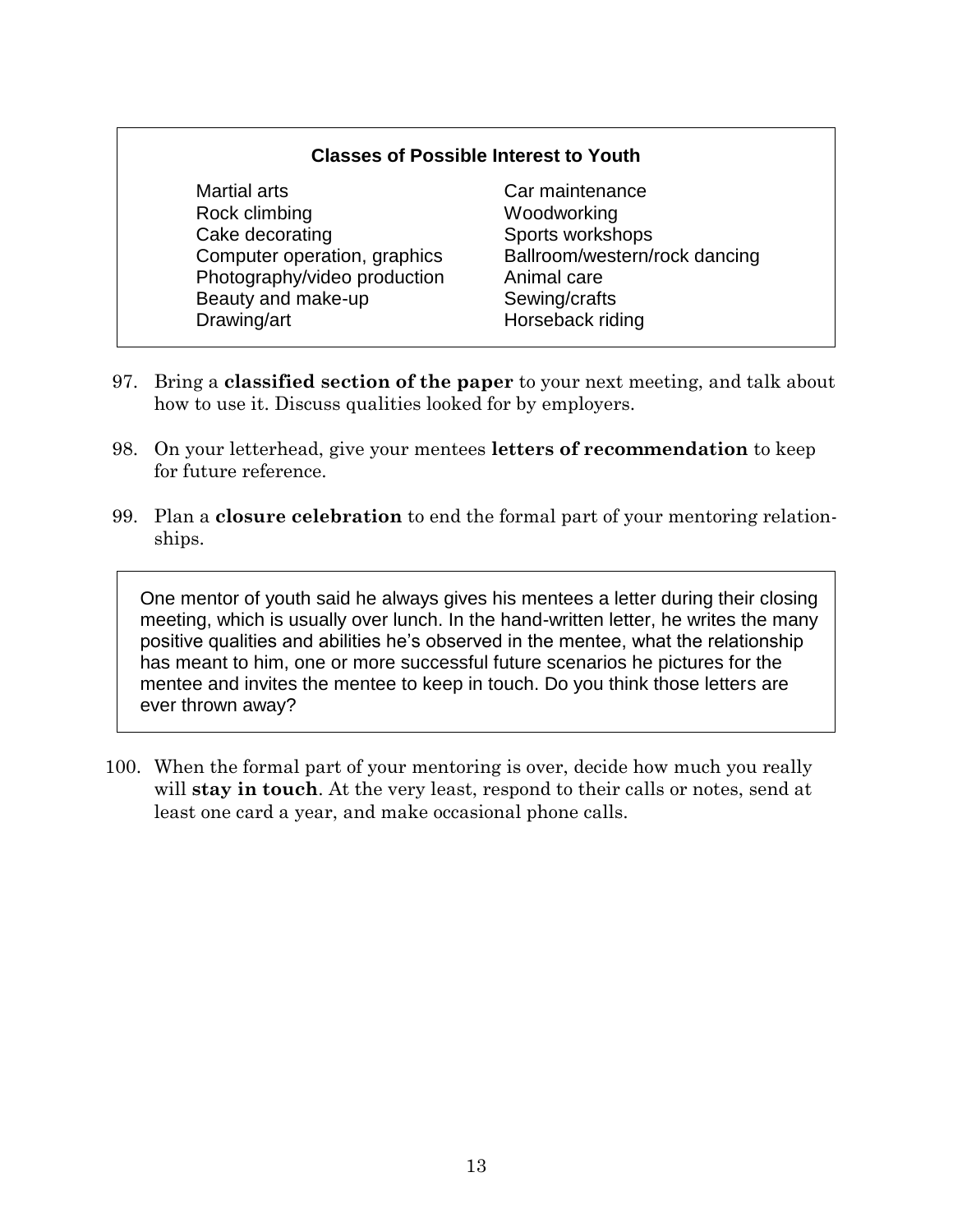# **Resources**

- 1. Kessler, J. (1996) **What Works with Teens**. (Audiocassette). Colorado Springs, CO: Intervarsity Fellowship.
- 2. McPherson, M. & Rice, W. (1995) **Youth Specialties**. Colorado Springs, CO: David C. Cook.
- 3. Phillips-Jones, L. (2001) *Skills for Successful Mentoring of Youth: Competencies of Outstanding Mentors and Mentees*. Grass Valley, CA: CCC/The Mentoring Group.
- 4. Rice, W. & Clark C. (1998) *New Directions for Youth Work*. Group Publishing, Inc., Dept. PD, P. O. Box 481, Loveland, CO.
- 5. Roehlkepartain, J. L. (1995) *Building Assets Together: 135 Group Activities for Helping Youth Succeed*. Search Institute. ISBN 1574823361.
- 6. Smith, A. (Ed.) (1998) *Intensive Caring: Practical Ways of Mentoring Youth*. Loveland, CO: Group Publishing, Inc.
- 7. Smith, M. (1997) *The Two of Us: A Handbook for Mentors*. Baltimore: Abell Foundation.

# **About the Authors**

Dr. Linda Phillips-Jones was a licensed psychologist, the author of various publications, and a consultant to a wide range of organizations. Dr. Phillips-Jones passed away in December of 2006 after a valiant six-year fight with four rounds of cancer. CCC/The Mentoring Group continues to promote Dr. Linda's mentoring vision through her publications and philosophy on mentoring.

Jean Ann and Carlo Walth are a husband-wife team specializing in youth development. Jean Ann has taught elementary school and Carlo has served as a youth pastor at two churches. They are the parents of three.

© 2001, 1999 by CCC/THE MENTORING GROUP. All rights reserved. This material may not be copied. For additional copies of this booklet, contact: CCC/THE MENTORING GROUP, 13560 Mesa Drive, Grass Valley, CA 95949, (530) 268-1146. Email: [info@mentoringgroup.com](mailto:info@mentoringgroup.com) or [www.mentoringgroup.com.](http://www.mentoringgroup.com/) Prices: 1-25 copies = \$1.75 each, 25 or more \$1.00 each (plus shipping)